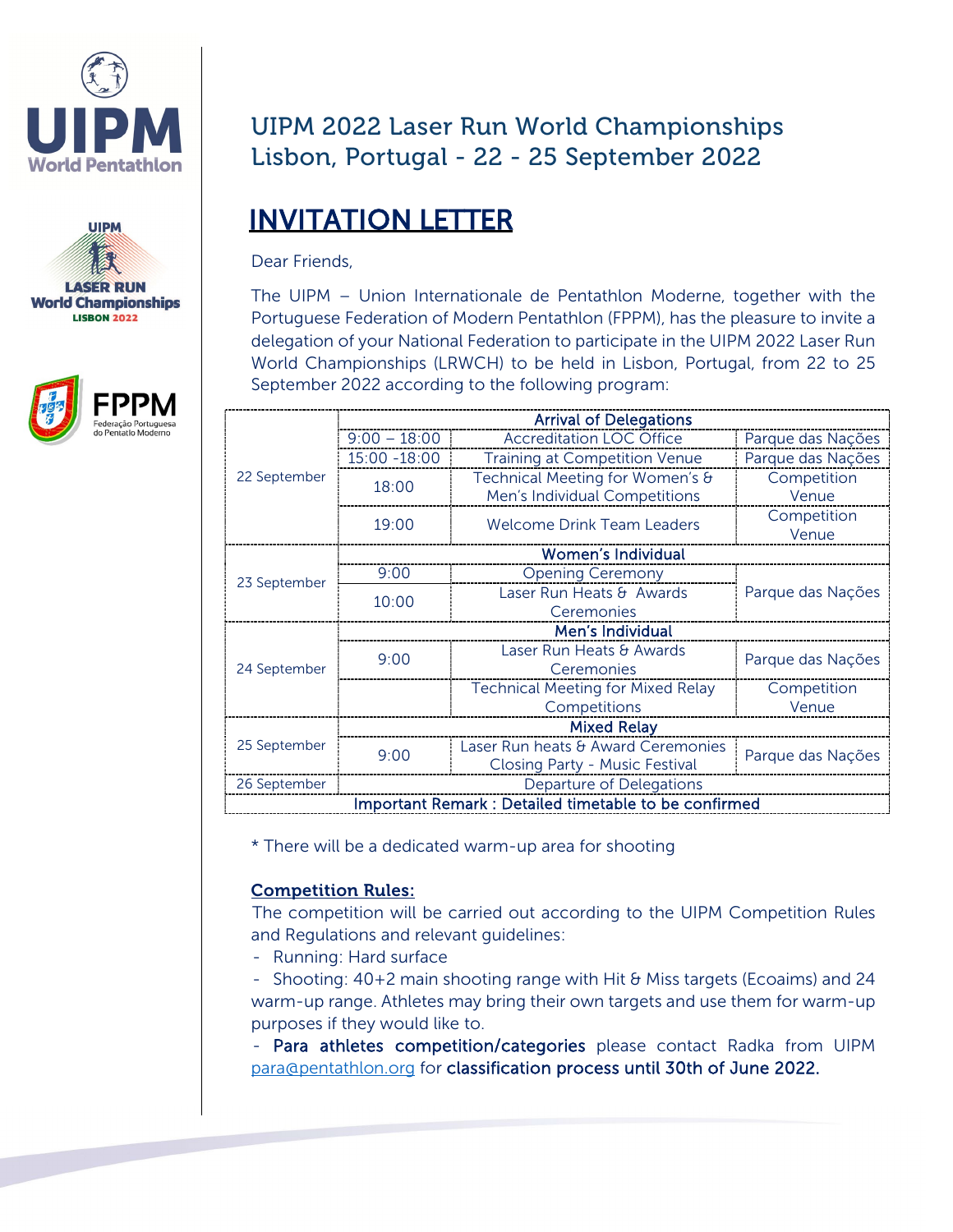





#### Notes:

1) There will be qualification rounds depending on the number of registered participants in each age category. If qualification rounds are required for any age category, there will be heats in the morning and then finals at the end of the day. 2) Categories and distances will follow UIPM rules: [\(https://www.uipmworld.org/sites/default/files/lr\\_guidelines\\_2022\\_final\\_1.pdf\)](https://www.uipmworld.org/sites/default/files/lr_guidelines_2022_final_1.pdf) [\(https://www.uipmworld.org/sites/default/files/uipm\\_para-](https://www.uipmworld.org/sites/default/files/uipm_para-sport_regulations_v3_0.pdf)

[sport\\_regulations\\_v3\\_0.pdf\)](https://www.uipmworld.org/sites/default/files/uipm_para-sport_regulations_v3_0.pdf)

3) Delegations can enter an unlimited number of athletes

4) The access to the competition will be strictly regulated by the accreditation system, including the access for coaches to the warmup zone. NFs can register in the Portal with only 1 coach for every 5 athletes (e.g. NF with 5 athletes  $= 1$ coach accredited; NF with 6 athletes = 2 coaches accredited).

#### Accreditation Center

COMPETITION VENUE

#### Competition venue

PARQUE DAS NAÇÕES (East Lisbon) Information and venue maps will be posted at the dedicated site: <http://www.fppm.pt/Laser-RunChampionships2022/>

#### Competition clothing Laser Run:

Competitive apparel may be either one piece or two piece. It should be made of a material to allow for a "form fitting" appearance. No unreasonably loose clothing shall be allowed. The nationality of the athlete must be identified on the suit (Either name of the country in full or 3-letters country code).

Athletes participating in UIPM LR competitions and representing the same NF must wear the same style and colours of competitive apparel in order to clearly identify the country which they represent (exemption has been made for all athletes competing in U9, U11, U13 & U15 only).

The UIPM logo patch must be placed on the Laser Run apparel according to 2021 UIPM Uniform Guidelines. Non placing or wrongly placing the UIPM logo patch will be penalized by an addition of 10 seconds.

#### Accommodation

Lisbon has a multiple variety of accommodation that will fit your needs. All athletes and members of attending delegations are responsible for booking their own accommodations. Nevertheless LOC is able to assist you with special group packages for accommodation, please send an email t[o lr.wch.2022@gmail.com](mailto:lr.wch.2022@gmail.com) 

#### **Transport**

Upon arrival at the airport, participants can travel by Metro or choose means of transport of their convenience. Competition Venue is very close only 3 metro stations away from the airport station (Station is Oriente – red line).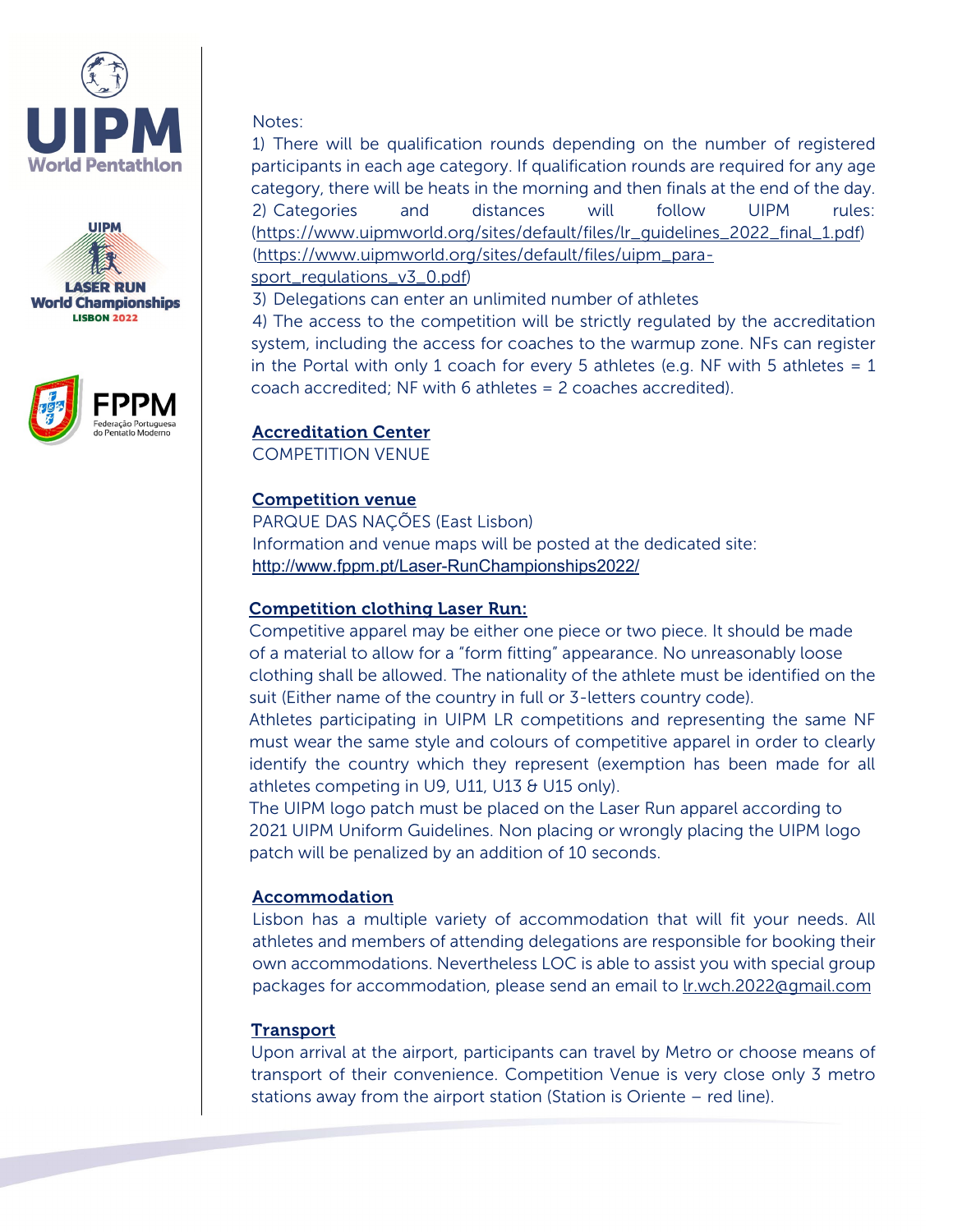





#### Financial conditions:

National Federations can register their Athletes for 2 different events: Individual (including Para athletes) and Mixed Relay.

| Laser Run Individual or Para Laser Run only | 55 Euro per person |
|---------------------------------------------|--------------------|
| Laser Run Individual + Mixed Relay          | 60 Euro per person |

### Registration process should be completed by the National federation via the UIPM portal before 25 August 2022.

The UIPM NF Portal as well as the Open Division link will open ASAP.

Payment of the registrations must be made to UIPM before the competition. Teams have 2 choices:

- Pay directly in the UIPM NF Portal by credit card
- Pay to the UIPM by bank transfer (if you select that option, please get in touch with UIPM at [development@pentathlon.org\)](mailto:development@pentathlon.org)

Athletes who are not registered by their National Federations will be able to register for the competition via a link that will be available on the UIPM website homepage. They will be able to compete with all the other athletes.

#### **Deadlines**

Delegations are kindly reminded that the UIPM Online registration system is mandatory. The online system will be open ASAP. All registrations must be done in the UIPM NF Portal by 25 August 2022. Any changes after this must be sent by email to the UIPM [\(development@pentathlon.org\)](mailto:development@pentathlon.org).

#### Deadlines are as follows:

Participation Confirmation 25 August 2022 Closure of Registration 25 August 2022 Payment of the registrations to the Before 15 September 2022UIPM

In case we do not receive complete information of your delegation prior to the closure of the registration system or we do not receive your delegation's payment, then we will consider your delegation as non-participating.

#### Awards

Gold, Silver and Bronze medals will be given in each category and team event competition. Gold medalists in all age groups of the LRWCH and of both genders will receive the title "UIPM Laser Run World Champion" irrespective of having registered via NF portal or via web link.

#### Athletes Licenses

Athletes are only allowed to participate in UIPM sanctioned events if they are in possession of a valid UIPM Athletes License. Registration is not possible in the UIPM portal without a UIPM ID Number. If any athlete does not have an ID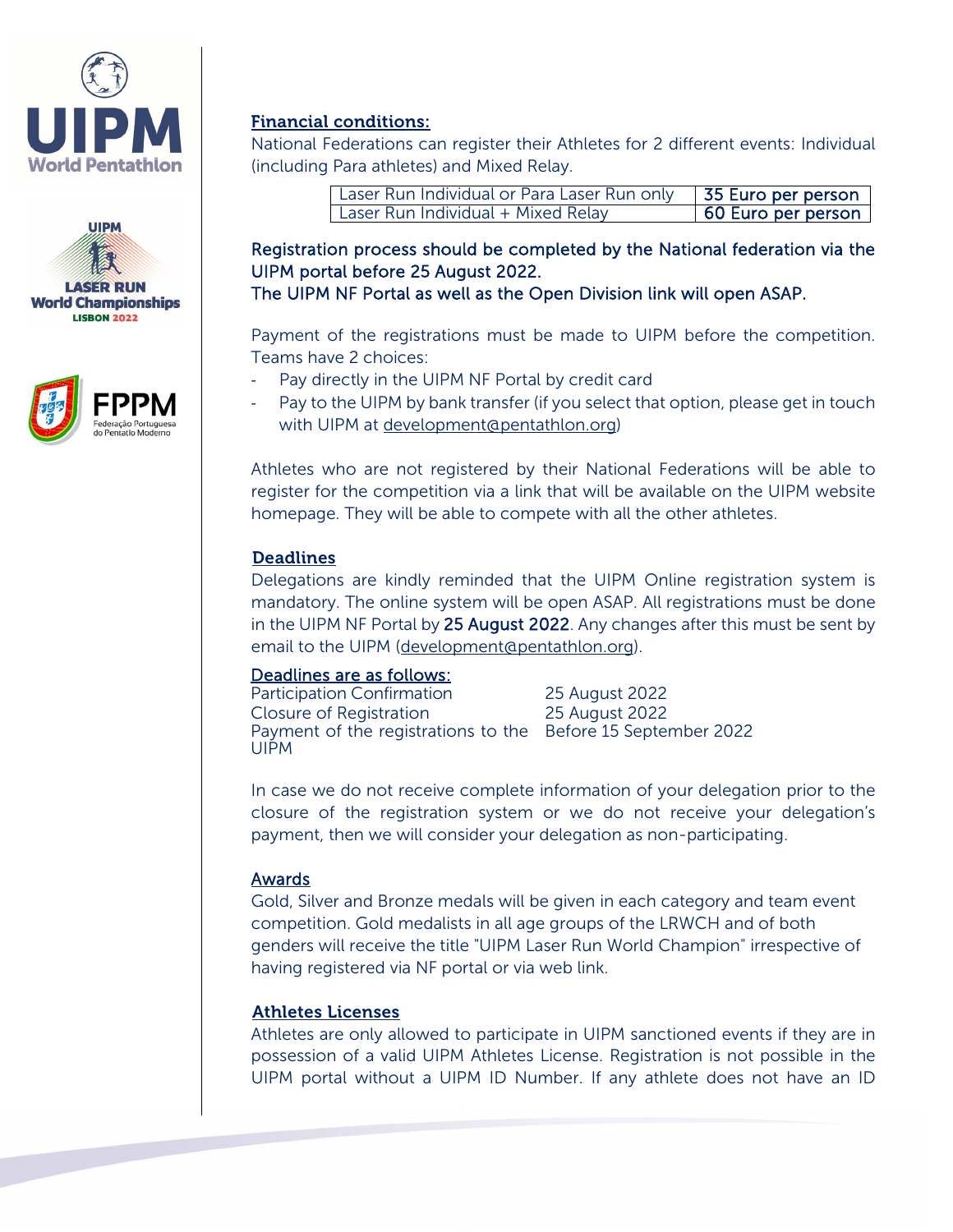





number, their National Federation should add them using the NF area in UIPM portal.

#### **Insurance**

According to UIPM Rules all members of attending delegations should insure themselves in case of accidental injury and illness. The organizer will not accept any financial liability or loss, injury or illness occurred to any participant and or member of delegation.

#### **Liability**

The organizer and the official sponsor do not assume any liability for accidents, thefts or other incidents of any kind. Otherwise, the statutory provisions shall apply.

#### COVID-19 information:

UIPM together with the organizer will provide as regularly as possible update information concerning the process to enter Portugal.

#### Data processing and using:

(1) The personal data provided by the participant when registering will be stored and processed only to hold and process the event. This applies in particular to the data required for payment processing. By registering, the participant agrees to the storage of data for these purposes.

(2) By registering, the participant agrees that his or her surname, first name, year of birth, club and national association may be used for the start-lists and results and the photos, film footage and interviews made in connection with his participation in the event are disseminated and published nationally and internationally, in particular on the Internet, without any claim to remuneration.

(3) In the case of multiple registrations, the registrant declares that he/she has informed each of his/her registered athletes of paragraphs (1) and (2) and that he/she and his/her parents (in the case of minors) have agreed to these.

#### Visas & vaccinations

Visiting NFs should confirm visa and vaccination requirements for entry into Portugal prior to traveling to the event. The LOC cannot accept responsibility for arranging visas but can provide specific letters of invitation if needed.

#### Laser Pistols:

Firearms licenses are not a legal requirement when bringing Modern Pentathlon laser weapons into Portugal for competition purposes, because they are not covered by weapon law.

We have some rental laser pistols. If you like to reserve one, please contact the LOC.